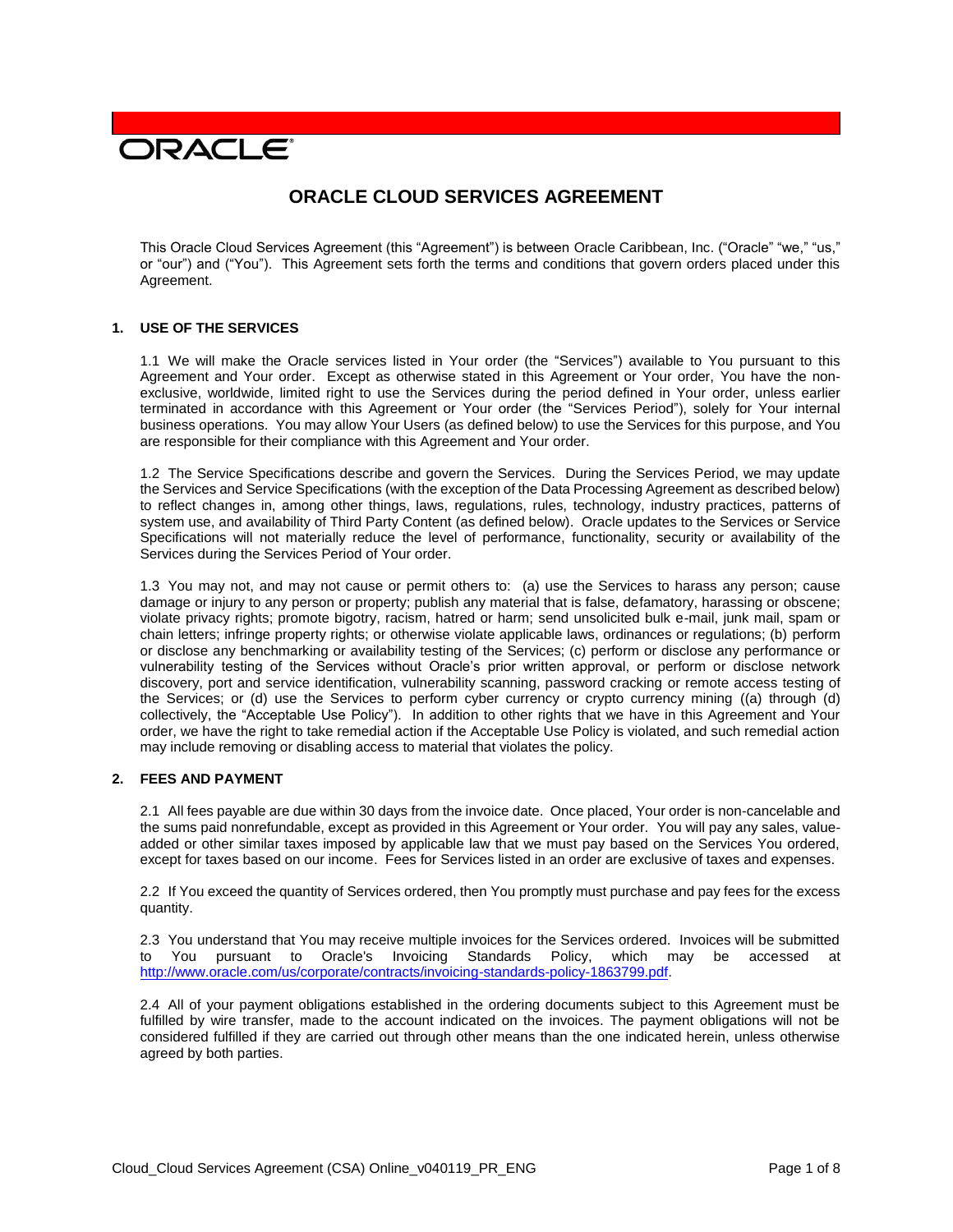#### **3. OWNERSHIP RIGHTS AND RESTRICTIONS**

3.1 You or Your licensors retain all ownership and intellectual property rights in and to Your Content (as defined below). We or our licensors retain all ownership and intellectual property rights in and to the Services, derivative works thereof, and anything developed or delivered by or on behalf of us under this Agreement.

3.2 You may have access to Third Party Content through use of the Services. Unless otherwise stated in Your order, all ownership and intellectual property rights in and to Third Party Content and the use of such content is governed by separate third party terms between You and the third party.

3.3 You grant us the right to host, use, process, display and transmit Your Content to provide the Services pursuant to and in accordance with this Agreement and Your order. You have sole responsibility for the accuracy, quality, integrity, legality, reliability, and appropriateness of Your Content, and for obtaining all rights related to Your Content required by Oracle to perform the Services.

3.4 You may not, and may not cause or permit others to: (a) modify, make derivative works of, disassemble, decompile, reverse engineer, reproduce, republish, download, or copy any part of the Services (including data structures or similar materials produced by programs); (b) access or use the Services to build or support, directly or indirectly, products or services competitive to Oracle; or (c) license, sell, transfer, assign, distribute, outsource, permit timesharing or service bureau use of, commercially exploit, or make available the Services to any third party except as permitted by this Agreement or Your order.

## **4. NONDISCLOSURE**

4.1 By virtue of this Agreement, the parties may disclose to each other information that is confidential ("Confidential Information"). Confidential Information shall be limited to the terms and pricing under this Agreement and Your order, Your Content residing in the Services, and all information clearly identified as confidential at the time of disclosure.

4.2 A party's Confidential Information shall not include information that: (a) is or becomes a part of the public domain through no act or omission of the other party; (b) was in the other party's lawful possession prior to the disclosure and had not been obtained by the other party either directly or indirectly from the disclosing party; (c) is lawfully disclosed to the other party by a third party without restriction on the disclosure; or (d) is independently developed by the other party.

4.3 Each party agrees not to disclose the other party's Confidential Information to any third party other than as set forth in the following sentence for a period of five years from the date of the disclosing party's disclosure of the Confidential Information to the receiving party; however, we will protect the confidentiality of Your Content residing in the Services for as long as such information resides in the Services. Each party may disclose Confidential Information only to those employees, agents or subcontractors who are required to protect it against unauthorized disclosure in a manner no less protective than required under this Agreement, and each party may disclose the other party's Confidential Information in any legal proceeding or to a governmental entity as required by law. We will protect the confidentiality of Your Content residing in the Services in accordance with the Oracle security practices defined as part of the Service Specifications applicable to Your order.

### **5. PROTECTION OF YOUR CONTENT**

5.1 In order to protect Your Content provided to Oracle as part of the provision of the Services, Oracle will comply with the applicable administrative, physical, technical and other safeguards, and other applicable aspects of system and content management, available at [http://www.oracle.com/us/corporate/contracts/cloud-services/index.html.](http://www.oracle.com/us/corporate/contracts/cloud-services/index.html)

5.2 To the extent Your Content includes Personal Data (as that term is defined in the applicable data privacy policies and the Data Processing Agreement (as that term is defined below)), Oracle will furthermore comply with the following:

- a. the relevant Oracle privacy policies applicable to the Services, available at [http://www.oracle.com/us/legal/privacy/overview/index.html;](http://www.oracle.com/us/legal/privacy/overview/index.html) and
- b. the applicable version of the Data Processing Agreement for Oracle Services (the "Data Processing Agreement"), unless stated otherwise in Your order. The version of the Data Processing Agreement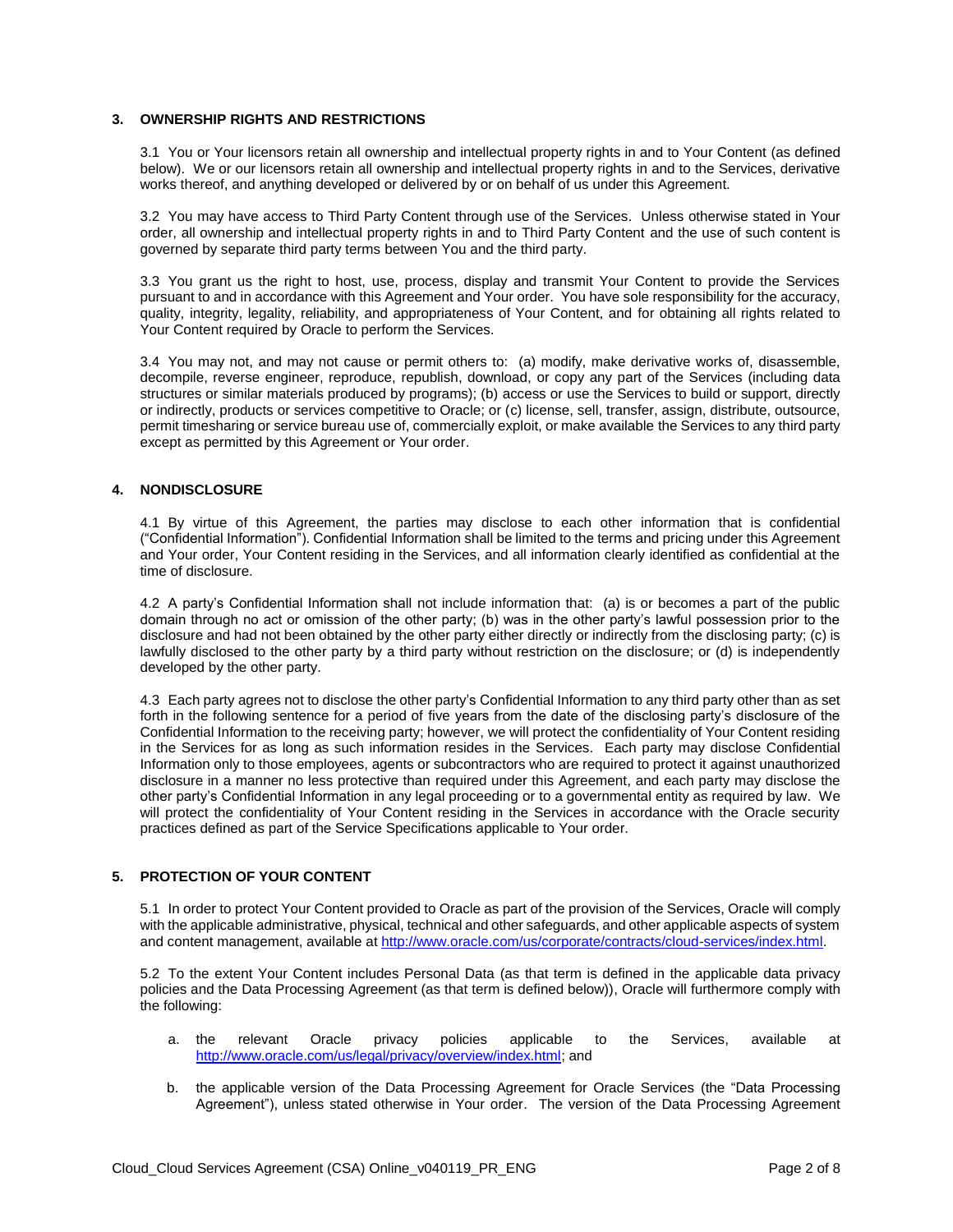applicable to Your order (a) is available at [https://www.oracle.com/corporate/contracts/cloud](https://www.oracle.com/corporate/contracts/cloud-services/contracts.html#data-processing)[services/contracts.html#data-processing](https://www.oracle.com/corporate/contracts/cloud-services/contracts.html#data-processing) and is incorporated herein by reference, and (b) will remain in force during the Services Period of Your order. In the event of any conflict between the terms of the Data Processing Agreement and the terms of the Service Specifications (including any applicable Oracle privacy policies), the terms of the Data Processing Agreement shall take precedence.

5.3 Without prejudice to Sections 5.1 and 5.2 above, You are responsible for (a) any required notices, consents and/or authorizations related to Your provision of, and our processing of, Your Content (including any Personal Data) as part of the Services, (b) any security vulnerabilities, and the consequences of such vulnerabilities, arising from Your Content, including any viruses, Trojan horses, worms or other harmful programming routines contained in Your Content, and (c) any use by You or Your Users of the Services in a manner that is inconsistent with the terms of this Agreement. To the extent You disclose or transmit Your Content to a third party, we are no longer responsible for the security, integrity or confidentiality of such content outside of Oracle's control.

5.4 Unless otherwise specified in Your order (including in the Service Specifications), Your Content may not include any sensitive or special data that imposes specific data security or data protection obligations on Oracle in addition to or different from those specified in the Service Specifications. If available for the Services, You may purchase additional services from us (e.g., Oracle Payment Card Industry Compliance Services) designed to address specific data security or data protection requirements applicable to such sensitive or special data You seek to include in Your Content.

# **6. WARRANTIES, DISCLAIMERS AND EXCLUSIVE REMEDIES**

6.1 Each party represents that it has validly entered into this Agreement and that it has the power and authority to do so. We warrant that during the Services Period we will perform the Services using commercially reasonable care and skill in all material respects as described in the Service Specifications. If the Services provided to You were not performed as warranted, You must promptly provide us with a written notice that describes the deficiency in the Services (including, as applicable, the service request number notifying us of the deficiency in the Services).

6.2 WE DO NOT WARRANT THAT THE SERVICES WILL BE PERFORMED ERROR-FREE OR UNINTERRUPTED, THAT WE WILL CORRECT ALL SERVICES ERRORS, OR THAT THE SERVICES WILL MEET YOUR REQUIREMENTS OR EXPECTATIONS. WE ARE NOT RESPONSIBLE FOR ANY ISSUES RELATED TO THE PERFORMANCE, OPERATION OR SECURITY OF THE SERVICES THAT ARISE FROM YOUR CONTENT OR THIRD PARTY CONTENT OR SERVICES PROVIDED BY THIRD PARTIES.

6.3 FOR ANY BREACH OF THE SERVICES WARRANTY, YOUR EXCLUSIVE REMEDY AND OUR ENTIRE LIABILITY SHALL BE THE CORRECTION OF THE DEFICIENT SERVICES THAT CAUSED THE BREACH OF WARRANTY, OR, IF WE CANNOT SUBSTANTIALLY CORRECT THE DEFICIENCY IN A COMMERCIALLY REASONABLE MANNER, YOU MAY END THE DEFICIENT SERVICES AND WE WILL REFUND TO YOU THE FEES FOR THE TERMINATED SERVICES THAT YOU PRE-PAID TO US FOR THE PERIOD FOLLOWING THE EFFECTIVE DATE OF TERMINATION.

6.4 TO THE EXTENT NOT PROHIBITED BY LAW, THESE WARRANTIES ARE EXCLUSIVE AND THERE ARE NO OTHER EXPRESS OR IMPLIED WARRANTIES OR CONDITIONS INCLUDING FOR SOFTWARE, HARDWARE, SYSTEMS, NETWORKS OR ENVIRONMENTS OR FOR MERCHANTABILITY, SATISFACTORY QUALITY AND FITNESS FOR A PARTICULAR PURPOSE.

### **7. LIMITATION OF LIABILITY**

7.1 IN NO EVENT WILL EITHER PARTY OR ITS AFFILIATES BE LIABLE FOR ANY INDIRECT, CONSEQUENTIAL, INCIDENTAL, SPECIAL, PUNITIVE, OR EXEMPLARY DAMAGES, OR ANY LOSS OF REVENUE, PROFITS (EXCLUDING FEES UNDER THIS AGREEMENT), SALES, DATA, DATA USE, GOODWILL, OR REPUTATION.

7.2 IN NO EVENT SHALL THE AGGREGATE LIABILITY OF ORACLE AND OUR AFFILIATES ARISING OUT OF OR RELATED TO THIS AGREEMENT OR YOUR ORDER, WHETHER IN CONTRACT, TORT, OR OTHERWISE, EXCEED THE TOTAL AMOUNTS ACTUALLY PAID UNDER YOUR ORDER FOR THE SERVICES GIVING RISE TO THE LIABILITY DURING THE TWELVE (12) MONTHS IMMEDIATELY PRECEDING THE EVENT GIVING RISE TO SUCH LIABILITY.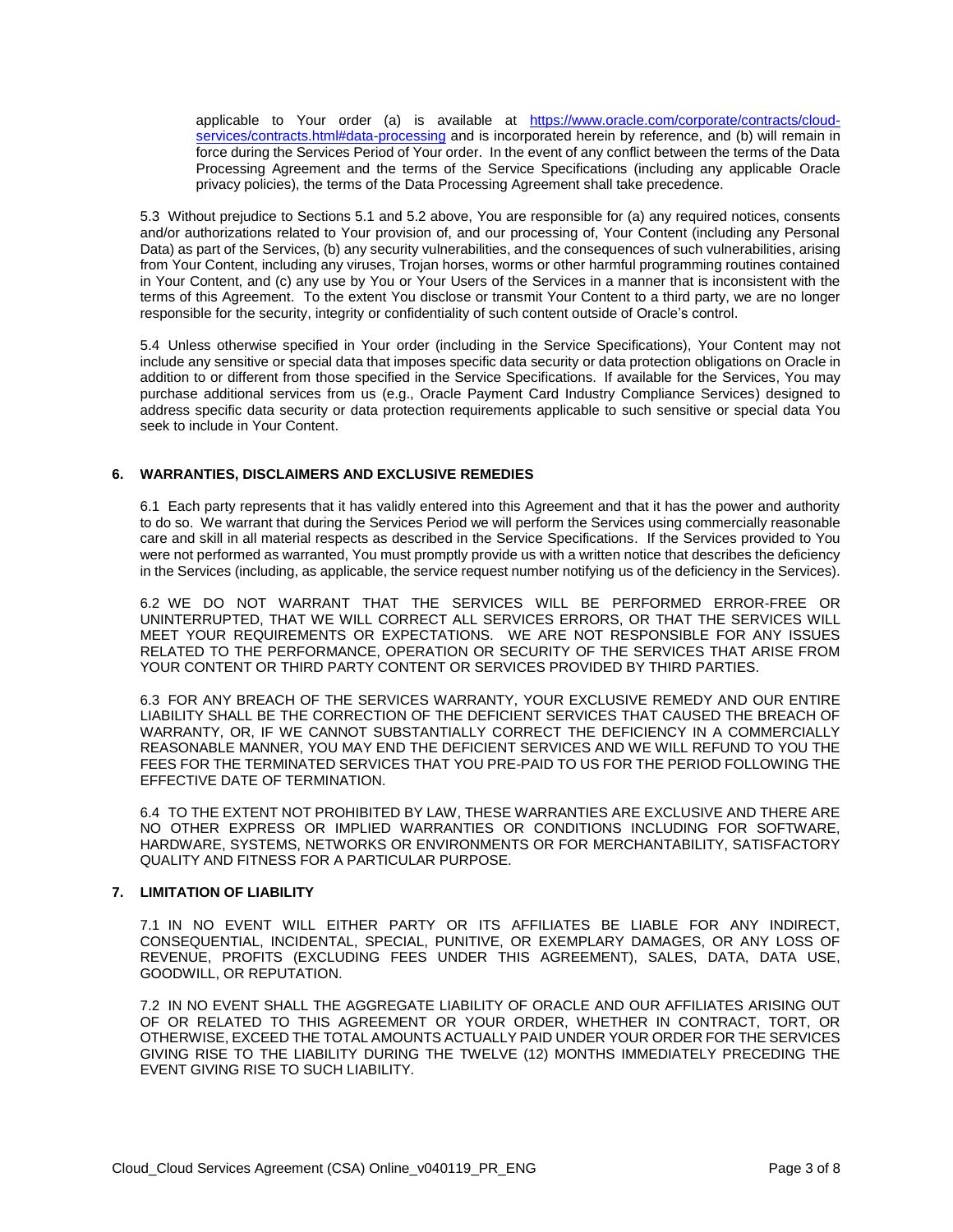### **8. INDEMNIFICATION**

8.1 If a third party makes a claim against either You or Oracle ("Recipient" which may refer to You or us depending upon which party received the Material), that any information, design, specification, instruction, software, service, data, hardware, or material (collectively, "Material") furnished by either You or us ("Provider" which may refer to You or us depending on which party provided the Material) and used by the Recipient infringes the third party's intellectual property rights, the Provider, at the Provider's sole cost and expense, will defend the Recipient against the claim and indemnify the Recipient from the damages, liabilities, costs and expenses awarded by the court to the third party claiming infringement or the settlement agreed to by the Provider, if the Recipient does the following:

- a. notifies the Provider promptly in writing, not later than 30 days after the Recipient receives notice of the claim (or sooner if required by applicable law);
- b. gives the Provider sole control of the defense and any settlement negotiations; and
- c. gives the Provider the information, authority and assistance the Provider needs to defend against or settle the claim.

8.2 If the Provider believes or it is determined that any of the Material may have violated a third party's intellectual property rights, the Provider may choose to either modify the Material to be non-infringing (while substantially preserving its utility or functionality) or obtain a license to allow for continued use, or if these alternatives are not commercially reasonable, the Provider may end the license for, and require return of, the applicable Material and refund any unused, prepaid fees the Recipient may have paid to the other party for such Material. If such return materially affects our ability to meet obligations under the relevant order, then we may, upon 30 days prior written notice, terminate the order. If such Material is third party technology and the terms of the third party license do not allow us to terminate the license, then we may, upon 30 days prior written notice, end the Services associated with such Material and refund any unused, prepaid fees for such Services.

8.3 The Provider will not indemnify the Recipient if the Recipient (a) alters the Material or uses it outside the scope of use identified in the Provider's user or program documentation or Service Specifications, or (b) uses a version of the Material which has been superseded, if the infringement claim could have been avoided by using an unaltered current version of the Material which was made available to the Recipient. The Provider will not indemnify the Recipient to the extent that an infringement claim is based upon any Material not furnished by the Provider. We will not indemnify You to the extent that an infringement claim is based on Third Party Content or any Material from a third party portal or other external source that is accessible or made available to You within or by the Services (e.g., a social media post from a third party blog or forum, a third party Web page accessed via a hyperlink, marketing data from third party data providers, etc.).

8.4 This Section 8 provides the parties' exclusive remedy for any infringement claims or damages.

### **9. TERM AND TERMINATION**

- 9.1 This Agreement is valid for the order which this Agreement accompanies.
- 9.2 Services shall be provided for the Services Period defined in Your order.

9.3 We may suspend Your or Your Users' access to, or use of, the Services if we believe that (a) there is a significant threat to the functionality, security, integrity, or availability of the Services or any content, data, or applications in the Services; (b) You or Your Users are accessing or using the Services to commit an illegal act; or (c) there is a violation of the Acceptable Use Policy. When reasonably practicable and lawfully permitted, we will provide You with advance notice of any such suspension. We will use reasonable efforts to re-establish the Services promptly after we determine that the issue causing the suspension has been resolved. During any suspension period, we will make Your Content (as it existed on the suspension date) available to You. Any suspension under this Section shall not excuse You from Your obligation to make payments under this Agreement.

9.4 If either of us breaches a material term of this Agreement or any order and fails to correct the breach within 30 days of written specification of the breach, then the breaching party is in default and the non-breaching party may terminate (a) in the case of breach of any order, the order under which the breach occurred; or (b) in the case of breach of the Agreement, the Agreement and any orders that have been placed under the Agreement. If we terminate any orders as specified in the preceding sentence, You must pay within 30 days all amounts that have accrued prior to such termination, as well as all sums remaining unpaid for the Services under such order(s) plus related taxes and expenses. Except for nonpayment of fees, the nonbreaching party may agree in its sole discretion to extend the 30 day period for so long as the breaching party continues reasonable efforts to cure the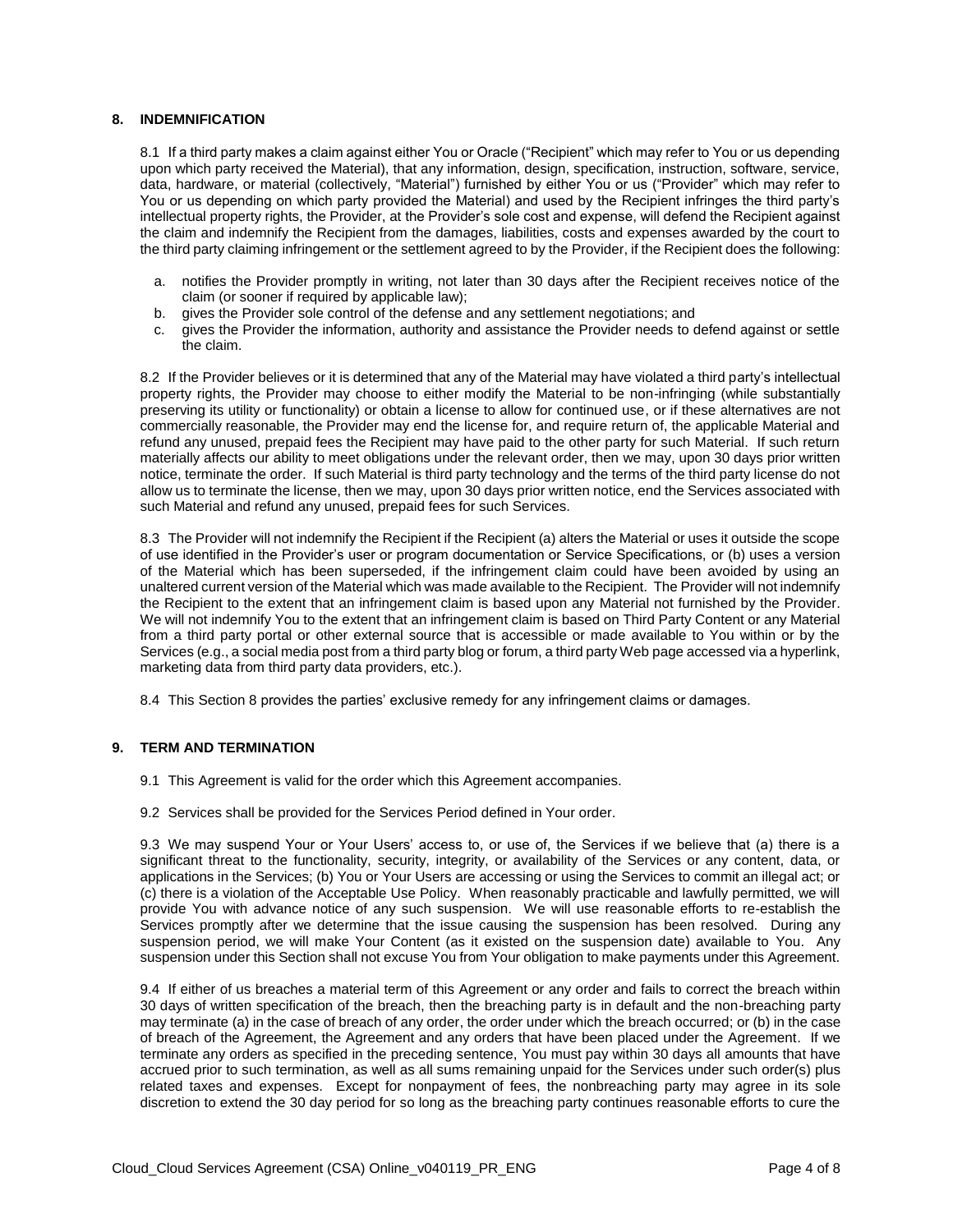breach. You agree that if You are in default under this Agreement, You may not use those Services ordered.

9.5 At the end of the Services Period, we will make Your Content (as it existed at the end of the Services Period) available for retrieval by You during a retrieval period set out in the Service Specifications. At the end of such retrieval period, and except as may be required by law, we will delete or otherwise render unrecoverable any of Your Content that remains in the Services. Our data deletion practices are described in more detail in the Service Specifications.

9.6 Provisions that survive termination or expiration of this Agreement are those relating to limitation of liability, indemnification, payment and others which by their nature are intended to survive.

#### **10. THIRD-PARTY CONTENT, SERVICES AND WEBSITES**

10.1 The Services may enable You to link to, transfer Your Content or Third Party Content to, or otherwise access, third parties' websites, platforms, content, products, services, and information ("Third Party Services"). Oracle does not control and is not responsible for Third Party Services. You are solely responsible for complying with the terms of access and use of Third Party Services, and if Oracle accesses or uses any Third Party Services on Your behalf to facilitate performance of the Services, You are solely responsible for ensuring that such access and use, including through passwords, credentials or tokens issued or otherwise made available to You, is authorized by the terms of access and use for such services. If You transfer or cause the transfer of Your Content or Third Party Content from the Services to a Third Party Service or other location, that transfer constitutes a distribution by You and not by Oracle.

10.2 Any Third Party Content we make accessible is provided on an "as-is" and "as available" basis without any warranty of any kind. You acknowledge and agree that we are not responsible for, and have no obligation to control, monitor, or correct, Third Party Content. We disclaim all liabilities arising from or related to Third Party Content.

10.3 You acknowledge that: (i) the nature, type, quality and availability of Third Party Content may change at any time during the Services Period, and (ii) features of the Services that interoperate with Third Party Services such as Facebook™, YouTube™ and Twitter™, etc., depend on the continuing availability of such third parties' respective application programming interfaces (APIs). We may need to update, change or modify the Services under this Agreement as a result of a change in, or unavailability of, such Third Party Content, Third Party Services or APIs. If any third party ceases to make its Third Party Content or APIs available on reasonable terms for the Services, as determined by us in our sole discretion, we may cease providing access to the affected Third Party Content or Third Party Services without any liability to You. Any changes to Third Party Content, Third Party Services or APIs, including their unavailability, during the Services Period does not affect Your obligations under this Agreement or the applicable order, and You will not be entitled to any refund, credit or other compensation due to any such changes.

#### **11. SERVICE MONITORING, ANALYSES AND ORACLE SOFTWARE**

11.1 We continuously monitor the Services to facilitate Oracle's operation of the Services; to help resolve Your service requests; to detect and address threats to the functionality, security, integrity, and availability of the Services as well as any content, data, or applications in the Services; and to detect and address illegal acts or violations of the Acceptable Use Policy. Oracle monitoring tools do not collect or store any of Your Content residing in the Services, except as needed for such purposes. Oracle does not monitor, and does not address issues with, non-Oracle software provided by You or any of Your Users that is stored in, or run on or through, the Services. Information collected by Oracle monitoring tools (excluding Your Content) may also be used to assist in managing Oracle's product and service portfolio, to help Oracle address deficiencies in its product and service offerings, and for license management purposes.

11.2 We may (i) compile statistical and other information related to the performance, operation and use of the Services, and (ii) use data from the Services in aggregated form for security and operations management, to create statistical analyses, and for research and development purposes (clauses i and ii are collectively referred to as "Service Analyses"). We may make Service Analyses publicly available; however, Service Analyses will not incorporate Your Content, Personal Data or Confidential Information in a form that could serve to identify You or any individual. We retain all intellectual property rights in Service Analyses.

11.3 We may provide You with the ability to obtain certain Oracle Software (as defined below) for use with the Services. If we provide Oracle Software to You and do not specify separate terms for such software, then such Oracle Software is provided as part of the Services and You have the non-exclusive, worldwide, limited right to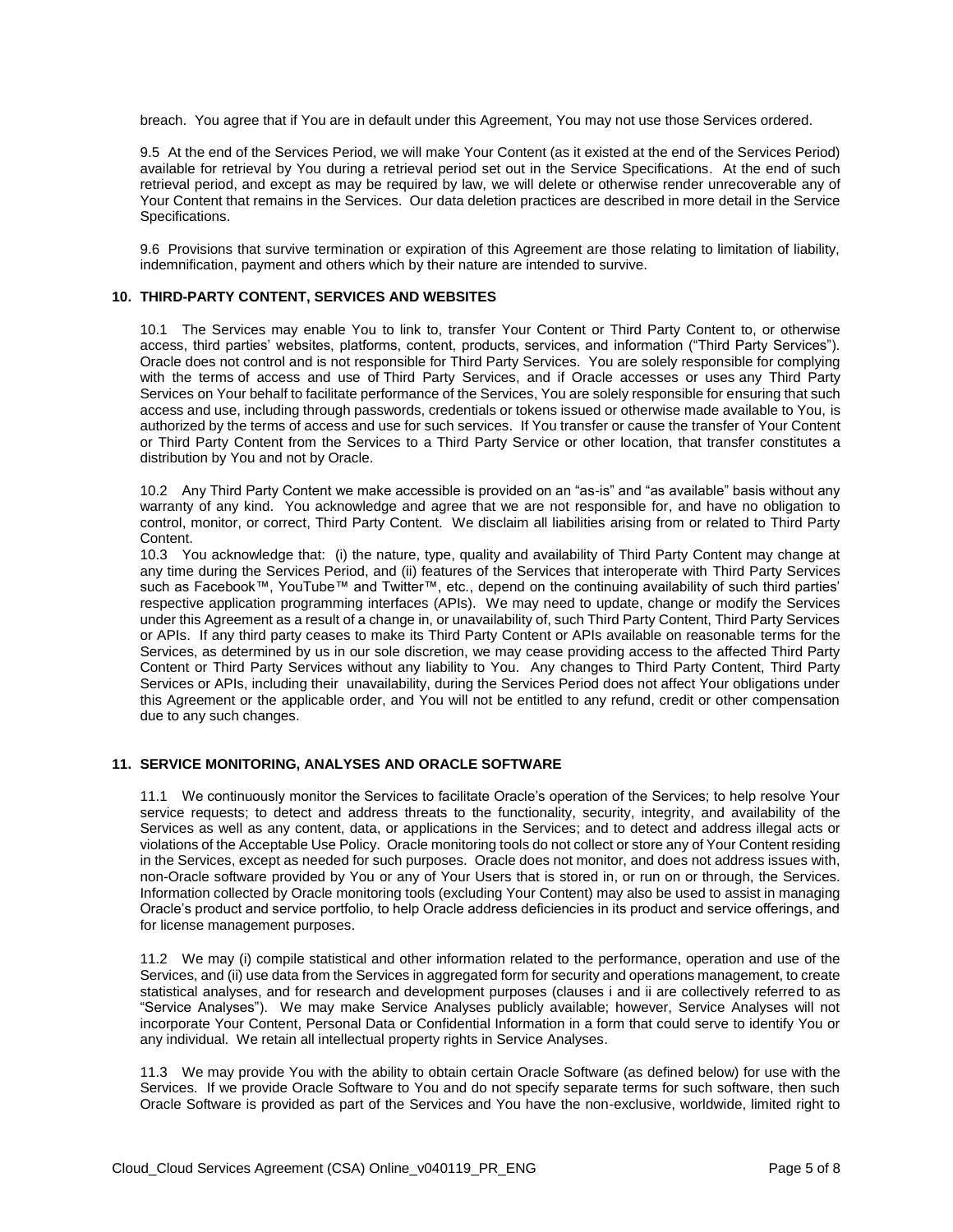use such Oracle Software, subject to the terms of this Agreement and Your order (except for separately licensed elements of the Oracle Software, which separately licensed elements are governed by the applicable separate terms), solely to facilitate Your use of the Services. You may allow Your Users to use the Oracle Software for this purpose, and You are responsible for their compliance with the license terms. Your right to use any Oracle Software will terminate upon the earlier of our notice (by web posting or otherwise) or the end of the Services associated with the Oracle Software. Notwithstanding the foregoing, if Oracle Software is licensed to You under separate terms, then Your use of such software is governed by the separate terms. Your right to use any part of the Oracle Software that is licensed under the separate terms is not restricted in any way by this Agreement.

#### **12. EXPORT**

12.1 Export laws and regulations of the United States and any other relevant local export laws and regulations apply to the Services. Such export laws govern use of the Services (including technical data) and any Services deliverables provided under this Agreement, and You and we each agree to comply with all such export laws and regulations (including "deemed export" and "deemed re-export" regulations). You agree that no data, information, software programs and/or materials resulting from the Services (or direct product thereof) will be exported, directly or indirectly, in violation of these laws, or will be used for any purpose prohibited by these laws including, without limitation, nuclear, chemical, or biological weapons proliferation, or development of missile technology.

12.2 You acknowledge that the Services are designed with capabilities for You and Your Users to access the Services without regard to geographic location and to transfer or otherwise move Your Content between the Services and other locations such as User workstations. You are solely responsible for the authorization and management of User accounts across geographic locations, as well as export control and geographic transfer of Your Content.

### **13. FORCE MAJEURE**

Neither You nor we shall be responsible for failure or delay of performance if caused by: an act of war, hostility, or sabotage; act of God; pandemic; electrical, internet, or telecommunication outage that is not caused by the obligated party; government restrictions (including the denial or cancelation of any export, import or other license); or other event outside the reasonable control of the obligated party. Both You and we will use reasonable efforts to mitigate the effect of a force majeure event. If such event continues for more than 30 days, either of You or we may cancel unperformed Services and affected orders upon written notice. This Section does not excuse either party's obligation to take reasonable steps to follow its normal disaster recovery procedures or Your obligation to pay for the Services.

#### **14. GOVERNING LAW AND JURISDICTION**

This Agreement is governed by the laws of Puerto Rico and each party agrees to submit to the exclusive jurisdiction of, and venue in, the courts in San Juan in any dispute arising out of or relating to this Agreement.

#### **15. NOTICE**

15.1 Any notice required under this Agreement shall be provided to the other party in writing. If You have a legal dispute with us or if You wish to provide a notice under the Indemnification Section of this Agreement, or if You become subject to insolvency or other similar legal proceedings, You will promptly send written notice to: Oracle Caribbean, Inc., American International Plaza, 250 Muñoz Rivera Avenue Suite 300, San Juan, PR 00918 y Oracle Latin America, 6505 Blue Lagoon Drive, Suite 400, Miami, Florida 33126, Atención: Departamento Jurídico.

15.2 We may give notices applicable to our Services customers by means of a general notice on the Oracle portal for the Services, and notices specific to You by electronic mail to Your e-mail address on record in our account information or by written communication sent by first class mail or pre-paid post to Your address on record in our account information.

#### **16. ASSIGNMENT**

You may not assign this Agreement or give or transfer the Services, or any interest in the Services, to another individual or entity.

# **17. OTHER**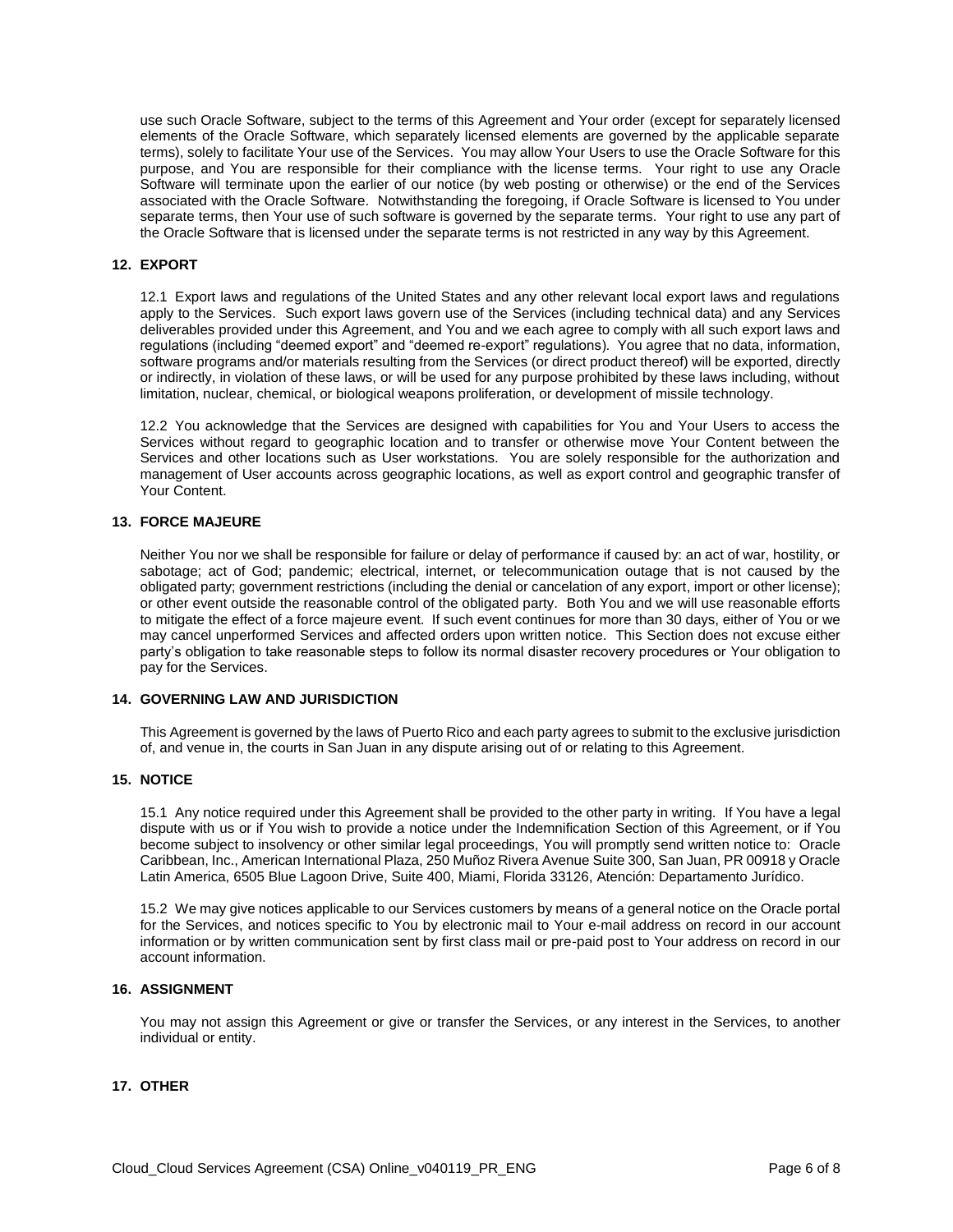17.1 We are an independent contractor, and each party agrees that no partnership, joint venture, or agency relationship exists between the parties.

17.2 Our business partners and other third parties, including any third parties with which the Services have integrations or that are retained by You to provide consulting services, implementation services or applications that interact with the Services, are independent of Oracle and are not Oracle's agents. We are not liable for, bound by, or responsible for any problems with the Services or Your Content arising due to any acts of any such business partner or third party, unless the business partner or third party is providing Services as our subcontractor on an engagement ordered under this Agreement and, if so, then only to the same extent as we would be responsible for our resources under this Agreement.

17.3 If any term of this Agreement is found to be invalid or unenforceable, the remaining provisions will remain effective and such term shall be replaced with another term consistent with the purpose and intent of this Agreement.

17.4 Except for actions for nonpayment or breach of Oracle's proprietary rights, no action, regardless of form, arising out of or relating to this Agreement may be brought by either party more than two years after the cause of action has accrued.

17.5 Prior to entering into an order governed by this Agreement, You are solely responsible for determining whether the Services meet Your technical, business or regulatory requirements. Oracle will cooperate with Your efforts to determine whether use of the standard Services are consistent with those requirements. Additional fees may apply to any additional work performed by Oracle or changes to the Services. You remain solely responsible for Your regulatory compliance in connection with Your use of the Services.

17.6 Upon forty-five (45) days written notice and no more than once every twelve (12) months, Oracle may audit Your use of the Cloud Services to ensure Your use of the Cloud Services is in compliance with the terms of the applicable order and this Agreement. Any such audit shall not unreasonably interfere with Your normal business operations.

You agree to cooperate with Oracle's audit and to provide reasonable assistance and access to information reasonably requested by Oracle.

The performance of the audit and non-public data obtained during the audit (including findings or reports that result from the audit) shall be subject to the provisions of section 4 (Nondisclosure) of this Agreement.

If the audit identifies non-compliance, You agree to remedy (which may include, without limitation, the payment of any fees for additional Cloud Services) such non-compliance within 30 days of written notification of that noncompliance. You agree that Oracle shall not be responsible for any of Your costs incurred in cooperating with the audit.

# **18. ENTIRE AGREEMENT**

18.1 You agree that this Agreement and the information which is incorporated into this Agreement by written reference (including reference to information contained in a URL or referenced policy), together with the applicable order, is the complete agreement for the Services ordered by You and supersedes all prior or contemporaneous agreements or representations, written or oral, regarding such Services.

18.2 It is expressly agreed that the terms of this Agreement and any Oracle order shall supersede the terms in any purchase order, procurement internet portal, or other similar non-Oracle document and no terms included in any such purchase order, portal, or other non-Oracle document shall apply to the Services ordered. In the event of any inconsistencies between the terms of an order and the Agreement, the order shall take precedence; however, unless expressly stated otherwise in an order, the terms of the Data Processing Agreement shall take precedence over any inconsistent terms in an order. This Agreement and orders hereunder may not be modified and the rights and restrictions may not be altered or waived except in a writing signed or accepted online by authorized representatives of You and of Oracle; however, Oracle may update the Service Specifications, including by posting updated documents on Oracle's websites. No third party beneficiary relationships are created by this Agreement.

#### **19. AGREEMENT DEFINITIONS**

19.1 **"Oracle Software"** means any software agent, application or tool that Oracle makes available to You for